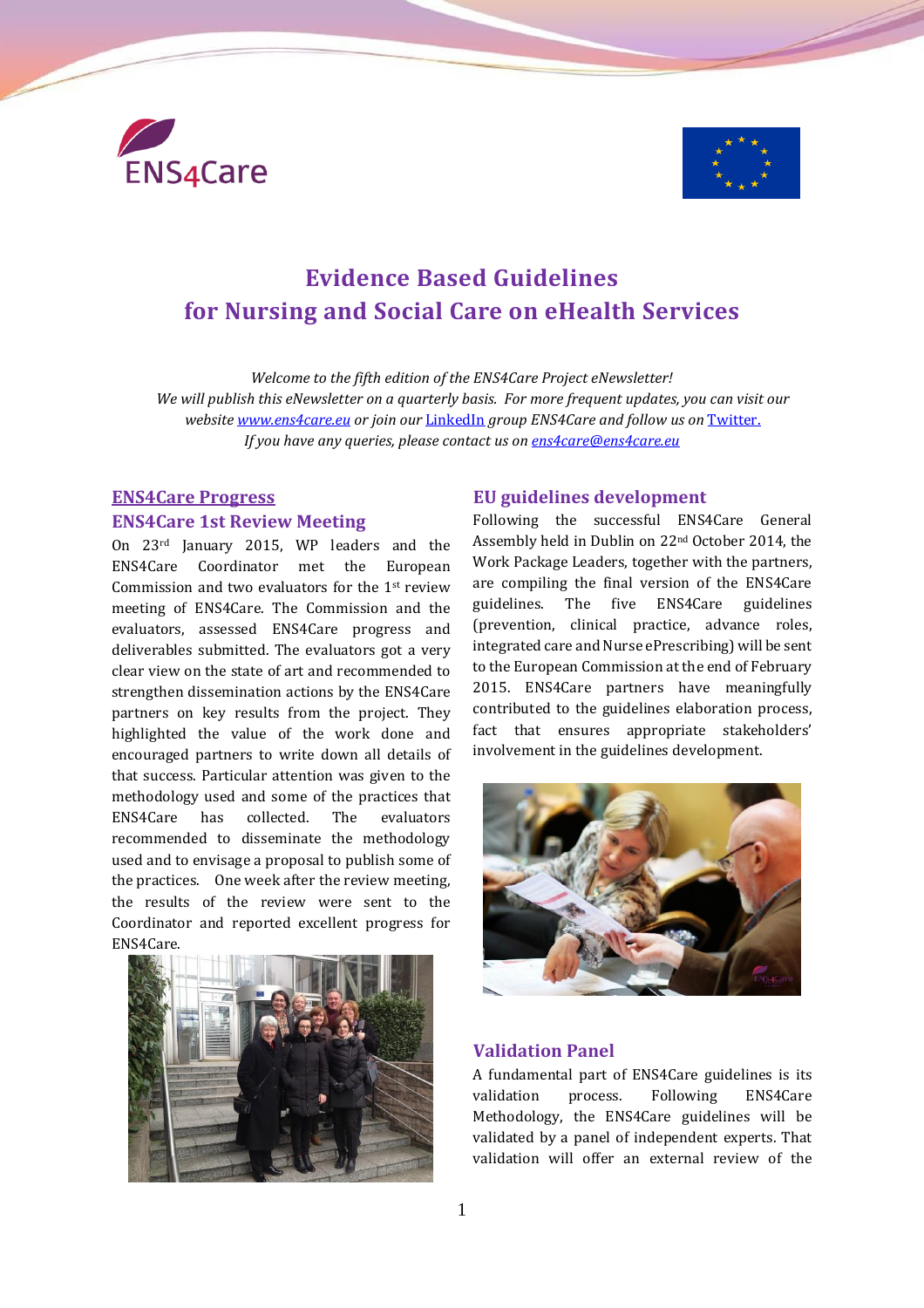quality of the guidelines and will ensure that they are credible and based on the agreed principles.



## **Views of partners Active Citizenship – Michela Beretta**

In Dublin, the members had the opportunity to actively discuss and share different views on the guidelines for Nursing and Social Care on eHealth services. The interventions of representatives of different professional associations and care providers gave the chance to concretely focus on real advantages and weaknesses of the Guidelines. It was clearly underlined what has been done so far, but also what is to be done in the near future and the impact that all of it could have in the different countries, according to heterogeneous situations we have in Europe.



I also personally believe that having the opportunity to add informal discussions at events, such as during social dinners, is an added value that ENS4Care gave to the Guidelines project. All considered, my opinion concerning ENS4Care and its contents is really positive.

#### **EPHA-Sascha Marschang**

The ENS4Care project and its evidence-based guidelines are of great interest to EPHA given that

until now much of the eHealth work undertaken in Europe has been missing concrete input into how health professionals – nurses and social workers being the biggest group – can and should be using eHealth innovations in their day-to-day practice in order to deliver quality eHealth services. In addition to supporting the eHealth Action Plan 2012-2020 and the relevant actions of the Digital Agenda for Europe, over the past years I have also been involved in activities regarding the implementation of the Action Plan on the EU Health Workforce, and eSkills are clearly one element that will need to be nurtured and integrated into professional curricula across Europe. If health professionals don't see the benefits of eHealth and enjoy using it, then it will be difficult to attain critical mass, which means that the public health benefits could also be compromised.



In my role as policy manager I presented the ENS4Care project at the conference 'eHealth – Empowering Patients and Offering Better Connected Healthcare Services' organised by the Public Policy Exchange, which took place in Brussels on 27 January. In line with the report I drafted on behalf of the eHealth Stakeholder Group in 2014, my presentation focused in particular on eHealth's potential to break down health inequalities experienced by patients, health professionals and providers, and members of vulnerable groups. Among other points, I argued for the need to create an eHealth environment that will not only cater to the comparatively 'privileged', but also to various categories of people excluded by the traditional, offline health system. I pointed out the impacts of austerity politics and also explained the vast differences in professional eHealth/mHealth use across Europe and the urgent need to close this gap, as noted in the report 'eSkills and health workforce' prepared by EFN for the eHealth Stakeholder Group. In order to feel truly